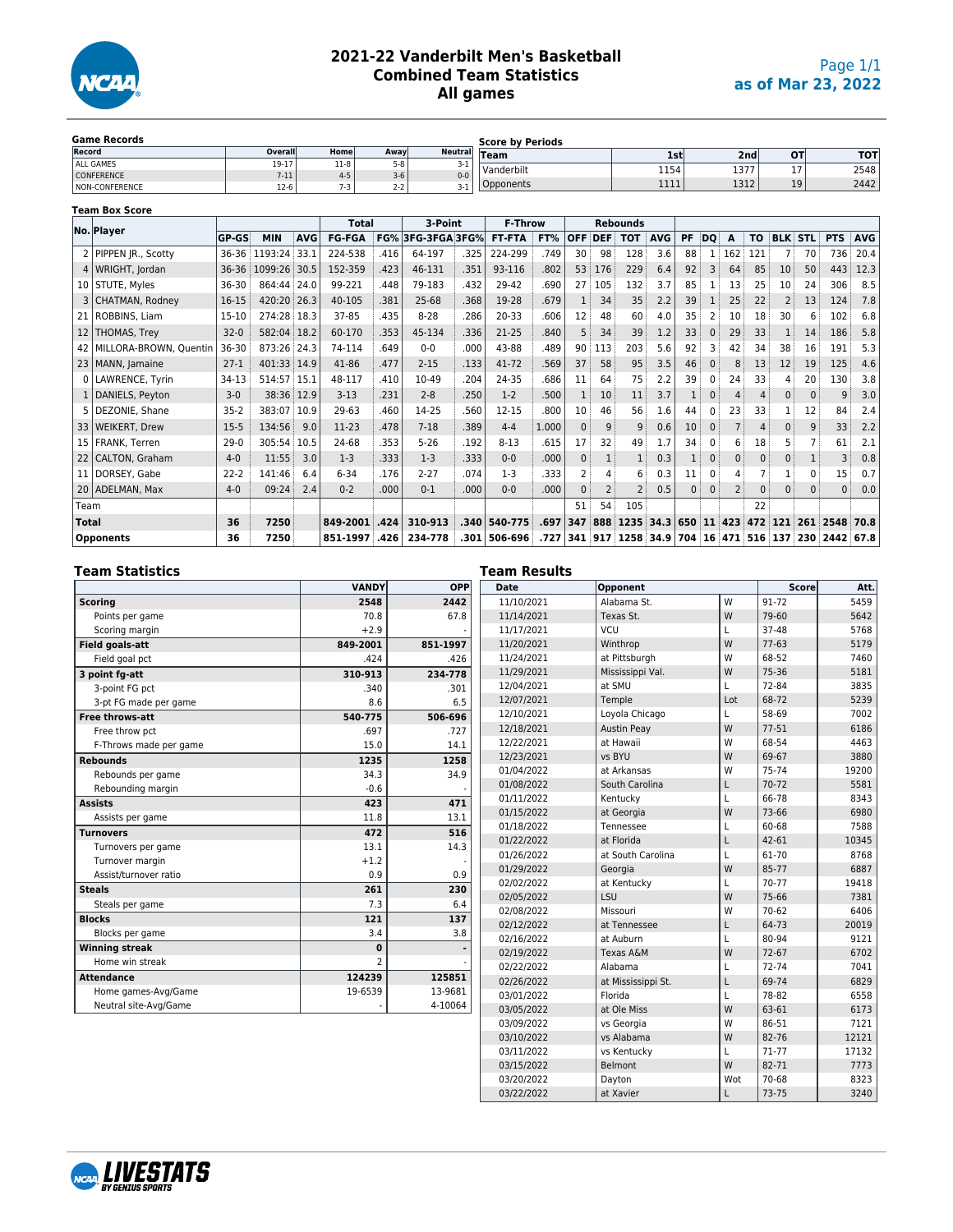

## **2021-22 Vanderbilt Men's Basketball Team Overall Conference All games**

| Julilliai 1            |           |                           |      |                 |       |      |      |            |            |      |         |                           |                              |                 |       |      |      |                |              |                      |  |  |  |  |
|------------------------|-----------|---------------------------|------|-----------------|-------|------|------|------------|------------|------|---------|---------------------------|------------------------------|-----------------|-------|------|------|----------------|--------------|----------------------|--|--|--|--|
|                        |           | <b>Overall Statistics</b> |      |                 |       |      |      |            |            |      |         |                           | <b>Conference Statistics</b> |                 |       |      |      |                |              |                      |  |  |  |  |
| <b>Player</b>          |           | <b>GP-GS MIN/G</b>        |      | <b>FG% 3FG%</b> | FT%   | R/G  | A/G  | <b>STL</b> | <b>BLK</b> |      |         | <b>PTS/GIGP-GS MIN/GI</b> |                              | <b>FG% 3FG%</b> | FT%   | R/G  | A/G  |                |              | <b>STL BLK PTS/G</b> |  |  |  |  |
| PIPPEN JR., Scotty     | 36-36     | 33.1                      | .416 | .325            | .749  | 3.6  | 4.5  | 70         |            | 20.4 | 18-18   | 34.0                      | .445                         | .351            | .747  | 3.5  | 5.4  | 39             |              | 22.2                 |  |  |  |  |
| WRIGHT, Jordan         | 36-36     | 30.5                      | .423 | .351            | .802  | 6.4  | 1.8  | 50         | 10         | 12.3 | 18-18   | 30.7                      | .408                         | .323            | .754  | 6.4  | 2.3  | 28             | 5            | 11.2                 |  |  |  |  |
| STUTE, Myles           | 36-30     | 24.0                      | .448 | .432            | .690  | 3.7  | 0.4  | 24         | 10         | 8.5  | 18-14   | 25.5                      | .426                         | .429            | .720  | 3.6  | 0.3  | 12             |              | 8.3                  |  |  |  |  |
| CHATMAN, Rodney        | 16-15     | 26.3                      | .381 | .368            | .679  | 2.2  | 1.6  | 13         |            | 7.8  | $7 - 7$ | 28.3                      | .438                         | .452            | .813  | 3.0  | 1.3  | 8              | $\Omega$     | 9.9                  |  |  |  |  |
| ROBBINS, Liam          | $15 - 10$ | 18.3                      | .435 | .286            | .606  | 4.0  | 0.7  | 6          | 30         | 6.8  | $9 - 4$ | 18.2                      | .447                         | .333            | .583  | 3.7  | 0.6  | 4              | 17           | 6.9                  |  |  |  |  |
| THOMAS, Trey           | $32 - 0$  | 18.2                      | .353 | .336            | .840  | 1.2  | 0.9  | 14         |            | 5.8  | $18-0$  | 18.3                      | .393                         | .411            | .857  | 1.1  | 0.6  | 5              | $\Omega$     | 5.9                  |  |  |  |  |
| MILLORA-BROWN, Quentin | 36-30     | 24.3                      | .649 | .000            | .489  | 5.6  | 1.2  | 16         | 38         | 5.3  | 18-18   | 26.3                      | .649                         | .000            | .458  | 5.5  | 1.1  | 11             | 21           | 5.6                  |  |  |  |  |
| MANN, Jamaine          | $27-1$    | 14.9                      | .477 | .133            | .569  | 3.5  | 0.3  | 19         | 12         | 4.6  | $11-0$  | 15.4                      | .421                         | .286            | .559  | 3.0  | 0.4  | 12             |              | 4.8                  |  |  |  |  |
| LAWRENCE, Tyrin        | 34-13     | 15.1                      | .410 | .204            | .686  | 2.2  | 0.7  | 20         | Δ          | 3.8  | $16-4$  | 12.8                      | .382                         | .222            | .250  | 2.2  | 0.7  |                |              | 2.0                  |  |  |  |  |
| DANIELS, Peyton        | $3 - 0$   | 12.9                      | .231 | .250            | .500  | 3.7  | 1.3  | $\Omega$   | $\Omega$   | 3.0  | $0 - 0$ | 0.0                       | .000                         | .000            | .000  | 0.0  | 0.0  | $\mathbf{0}$   | $\Omega$     | 0.0                  |  |  |  |  |
| DEZONIE, Shane         | $35-2$    | 10.9                      | .460 | .560            | .800  | 1.6  | 0.7  | 12         |            | 2.4  | $17-2$  | 9.5                       | .478                         | .571            | .600  | 1.2  | 0.5  | 3              | $\mathbf{0}$ | 1.7                  |  |  |  |  |
| <b>WEIKERT, Drew</b>   | $15-5$    | 9.0                       | .478 | .389            | 1.000 | 0.6  | 0.5  | 9          | $\Omega$   | 2.2  | $9 - 5$ | 11.5                      | .500                         | .364            | 1.000 | 0.9  | 0.3  | $\overline{7}$ | $\Omega$     | 2.4                  |  |  |  |  |
| <b>FRANK, Terren</b>   | $29-0$    | 10.5                      | .353 | .192            | .615  | 1.7  | 0.2  |            |            | 2.1  | $16-0$  | 7.0                       | .375                         | .125            | .000  | 0.9  | 0.1  |                |              | 1.2                  |  |  |  |  |
| <b>CALTON, Graham</b>  | $4 - 0$   | 3.0                       | .333 | .333            | .000  | 0.3  | 0.0  |            | $\Omega$   | 0.8  | $0 - 0$ | 0.0                       | .000                         | .000            | .000  | 0.0  | 0.0  | $\mathbf{0}$   | $\mathbf{0}$ | 0.0                  |  |  |  |  |
| DORSEY, Gabe           | $22-2$    | 6.4                       | .176 | .074            | .333  | 0.3  | 0.2  |            |            | 0.7  | $9 - 0$ | 6.8                       | .100                         | .000            | .500  | 0.2  | 0.2  | 0              | <sup>0</sup> | 0.3                  |  |  |  |  |
| ADELMAN, Max           | $4 - 0$   | 2.4                       | .000 | .000            | .000  | 0.5  | 0.5  | 0          | $\Omega$   | 0.0  | $0 - 0$ | 0.0                       | .000                         | .000            | .000  | 0.0  | 0.0  | $\Omega$       | $\Omega$     | 0.0                  |  |  |  |  |
| <b>Totals</b>          | 36        |                           | .424 | .340            | .697  | 34.3 | 11.8 | 261        | 121        | 70.8 | 18      |                           | .436                         | .366            | .673  | 31.9 | 12.2 | 137            | 60           | 69.2                 |  |  |  |  |
| <b>Opponent</b>        | 36        |                           | .426 | .301            | .727  | 34.9 | 13.1 | 230        | 137        | 67.8 | 18      |                           | .446                         | .296            | .726  | 34.8 | 13.7 | 141            | 69           | 72.0                 |  |  |  |  |

| <b>Scoring</b>         | <b>Overall Statistics</b> |                          |          |               |                   |       |              |                              |                   |                   |           |               |                       |             |                  |      |  |  |
|------------------------|---------------------------|--------------------------|----------|---------------|-------------------|-------|--------------|------------------------------|-------------------|-------------------|-----------|---------------|-----------------------|-------------|------------------|------|--|--|
|                        |                           |                          |          |               |                   |       |              | <b>Conference Statistics</b> |                   |                   |           |               |                       |             |                  |      |  |  |
| Player                 | <b>FG-FGA</b>             | <b>FG% 3FG-3FGA 3FG%</b> |          | <b>FT-FTA</b> | FT%<br><b>PTS</b> |       | PTS/G        | <b>FG-FGA</b>                |                   | FG% 3FG-3FGA 3FG% |           | <b>FT-FTA</b> | FT%                   | <b>PTS</b>  | PTS/G            |      |  |  |
| PIPPEN JR., Scotty     | 224-538                   | .416                     | 64-197   | .325          | 224-299           | .749  | 736          | 20.4                         | 118-265           | .445              | 33-94     | .351          | 130-174               | .747        | 399              | 22.2 |  |  |
| WRIGHT, Jordan         | 152-359                   | .423                     | 46-131   | .351          | 93-116            | .802  | 443          | 12.3                         | 69-169            | .408              | $20 - 62$ | 323           | 43-57                 | .754        | 201              | 11.2 |  |  |
| STUTE, Myles           | 99-221                    | .448                     | 79-183   | .432          | 29-42             | .690  | 306          | 8.5                          | 46-108            | .426              | 39-91     | .429          | 18-25                 | .720        | 149              | 8.3  |  |  |
| CHATMAN, Rodney        | 40-105                    | .381                     | 25-68    | .368          | 19-28             | .679  | 124          | 7.8                          | 21-48             | .438              | 14-31     | .452          | 13-16                 | .813        | 69               | 9.9  |  |  |
| ROBBINS, Liam          | 37-85                     | .435                     | $8 - 28$ | .286          | $20 - 33$         | .606  | 102          | 6.8                          | 21-47             | .447              | $6 - 18$  | 333           | 14-24                 | 583         | 62               | 6.9  |  |  |
| THOMAS, Trey           | 60-170                    | .353                     | 45-134   | .336          | 21-25             | .840  | 186          | 5.8                          | 35-89             | .393              | $30 - 73$ | .411          | $6 - 7$               | .857        | 106              | 5.9  |  |  |
| MILLORA-BROWN, Quentin | 74-114                    | .649                     | $0-0$    | .000          | 43-88             | .489  | 191          | 5.3                          | $37 - 57$         | .649              | $0 - 0$   | .000          | 27-59                 | .458        | 101              | 5.6  |  |  |
| MANN, Jamaine          | 41-86                     | .477                     | $2 - 15$ | .133          | 41-72             | .569  | 125          | 4.6                          | 16-38             | .421              | $2 - 7$   | 286           | 19-34                 | .559        | 53               | 4.8  |  |  |
| LAWRENCE, Tyrin        | 48-117                    | .410                     | 10-49    | .204          | 24-35             | .686  | 130          | 3.8                          | 13-34             | 382               | $4 - 18$  | .222          | $2 - 8$               | .250        | 32               | 2.0  |  |  |
| DANIELS, Peyton        | $3-13$                    | .231                     | $2 - 8$  | .250          | $1-2$             | .500  | 9            | 3.0                          | $0-0$             | .000              | $0-0$     | .000          | $0-0$                 | .000        | $\mathbf{0}$     | 0.0  |  |  |
| DEZONIE, Shane         | 29-63                     | .460                     | 14-25    | .560          | $12 - 15$         | .800  | 84           | 2.4                          | 11-23             | .478              | $4 - 7$   | .571          | $3 - 5$               | .600        | 29               | 1.7  |  |  |
| <b>WEIKERT, Drew</b>   | $11-23$                   | .478                     | $7 - 18$ | .389          | $4 - 4$           | 1.000 | 33           | 2.2                          | $8 - 16$          | .500              | $4 - 11$  | 364           |                       | $2-2$ 1.000 | 22               | 2.4  |  |  |
| FRANK. Terren          | 24-68                     | .353                     | $5 - 26$ | .192          | $8 - 13$          | .615  | 61           | 2.1                          | $9 - 24$          | .375              | $1 - 8$   | .125          | $0-0$                 | .000        | 19               | 1.2  |  |  |
| CALTON, Graham         | $1-3$                     | .333                     | $1-3$    | .333          | $0-0$             | .000  | 3            | 0.8                          | $0-0$             | .000              | $0 - 0$   | .000          | $0-0$                 | .000        | $\mathbf{0}$     | 0.0  |  |  |
| DORSEY, Gabe           | $6 - 34$                  | .176                     | $2 - 27$ | .074          | $1-3$             | .333  | 15           | 0.7                          | $1-10$            | .100              | $0 - 9$   | .000          | $1-2$                 | .500        | 3                | 0.3  |  |  |
| ADELMAN, Max           | $0 - 2$                   | .000                     | $0 - 1$  | .000          | $0-0$             | .000  | $\mathbf{0}$ | 0.0                          | $0-0$             | .000              | $0-0$     | .000.         | $0-0$                 | .000        | $\mathbf{0}$     | 0.0  |  |  |
| <b>Totals</b>          | 849-2001                  | .424                     | 310-913  | .340          | 540-775           | .697  | 2548         | 70.8                         | 405-928           | .436              | 157-429   | .366          | 278-413               | .673        | 1245             | 69.2 |  |  |
| Opponent               | 851-1997                  | .426                     | 234-778  | .301          | 506-696           | .727  | 2442         |                              | $67.8$   452-1013 | .446              | 109-368   |               | $.296 \mid 283 - 390$ |             | $.726 \mid 1296$ | 72.0 |  |  |